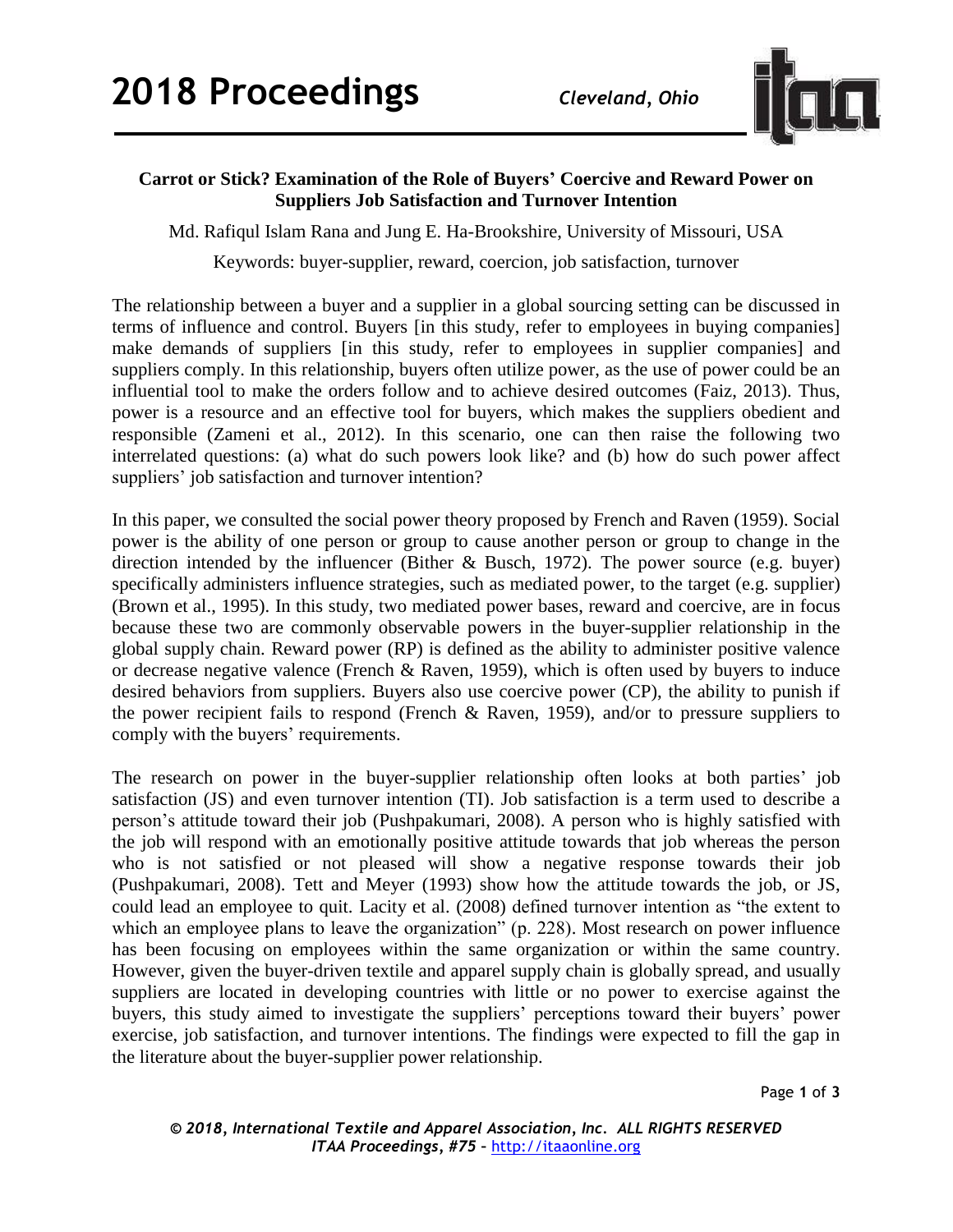An online survey was used to collect the data in the spring of 2018 to examine the research questions of this study. The target samples were professionals who are working in the textile and apparel exporting companies in Bangladesh, which is the second largest textile and apparel exporters in the world (Mirdha, 2016). All participants were in direct communication with buyers on a daily basis, with at least two years in the industry to allow sufficient experiences with foreign buyers. Snowballing and convenient sampling techniques were used. The measurement items for reward and coercive power were adapted from Zhao et al. (2008) and Brown et al. (1995), using a seven-point Likert scale. The turnover intention was measured by Brashearet et al.'s (2005) five-point Likert scale. Job satisfaction was measure by a six-point Likert scale of Job Descriptive Index by Smith, Kendall, and Hulin (1969). Within four weeks, a total of 299 responses were recorded. Among them, 48 responses were eliminated due to incomplete survey and missing values and 251 usable responses were obtained.

On average, reward power had a mean of  $5.02$  ( $SD = 0.93$ ) with Cronbach's alpha of 0.77, and coercive power had a mean of  $4.59$  ( $SD = 1.13$ ) with Cronbach's alpha of 0.89. This meant that the respondents perceived a higher level of reward power is being used than coercive power in their workplace. Job satisfaction had a mean of  $3.58$  (*SD* = 0.99) with Cronbach's alpha of 0.88, the turnover intention had a mean of 2.86 ( $SD = 1.05$ ) with Cronbach's alpha of 0.90. This meant that their overall job statistician is low although they are not willing to quit yet. Overall, the Shapiro Wilks test satisfied the normality assumption and a scatterplot confirmed the assumption of linearity. There was no multicollinearity issue within the independent variables as the VIF value was below 10. The results of the multiple regression analyses showed that coercive power showed statistically significant negative influence on job satisfaction (unstandardized  $\beta = -279$ , *t*  $= 4.958$ , *df* = 249, *p* < .05), while the reward power showed statistical insignificance on their job satisfaction ( $p > .10$ ). At the same time, coercive power showed statically significant positive influence on turnover intention (unstandardized  $\beta$  = .237,  $t$  = 3.903,  $df$  = 249,  $p$  < .05), while the reward power showed statistical insignificance on turnover intention  $(p > 0.10)$ .

The power influence of foreign buyers on the suppliers from Bangladesh has been examined quantitatively for the first time in this study. In reality, foreign buyers may use different types of reward power, such as future order promise or best supplier award nomination, or coercive power, such as order cancellation, chargebacks, or air shipments at factory's cost, to make suppliers follow their wish. In this study, buyers' reward power seemed less prevalent than coercive power, coercive power had a strong influence on suppliers' negative job satisfaction and their high turnover intention. This is a unique finding that has practical relevance to the real industry scenario. The non-significance of reward power on suppliers' job satisfaction and turnover intention is also interesting. Perhaps, the culture of Bangladesh where appreciation and reward are not common practices could be a factor of non-significance (West, 2014). Future research could examine the same research questions for different supplier countries and compare the outcomes with each other. Further research is recommended to investigate more effective and practical power bases other than coercive since it has negative impacts on suppliers.

Page **2** of **3**

*© 2018, International Textile and Apparel Association, Inc. ALL RIGHTS RESERVED ITAA Proceedings, #75 –* [http://itaaonline.org](http://itaaonline.org/)